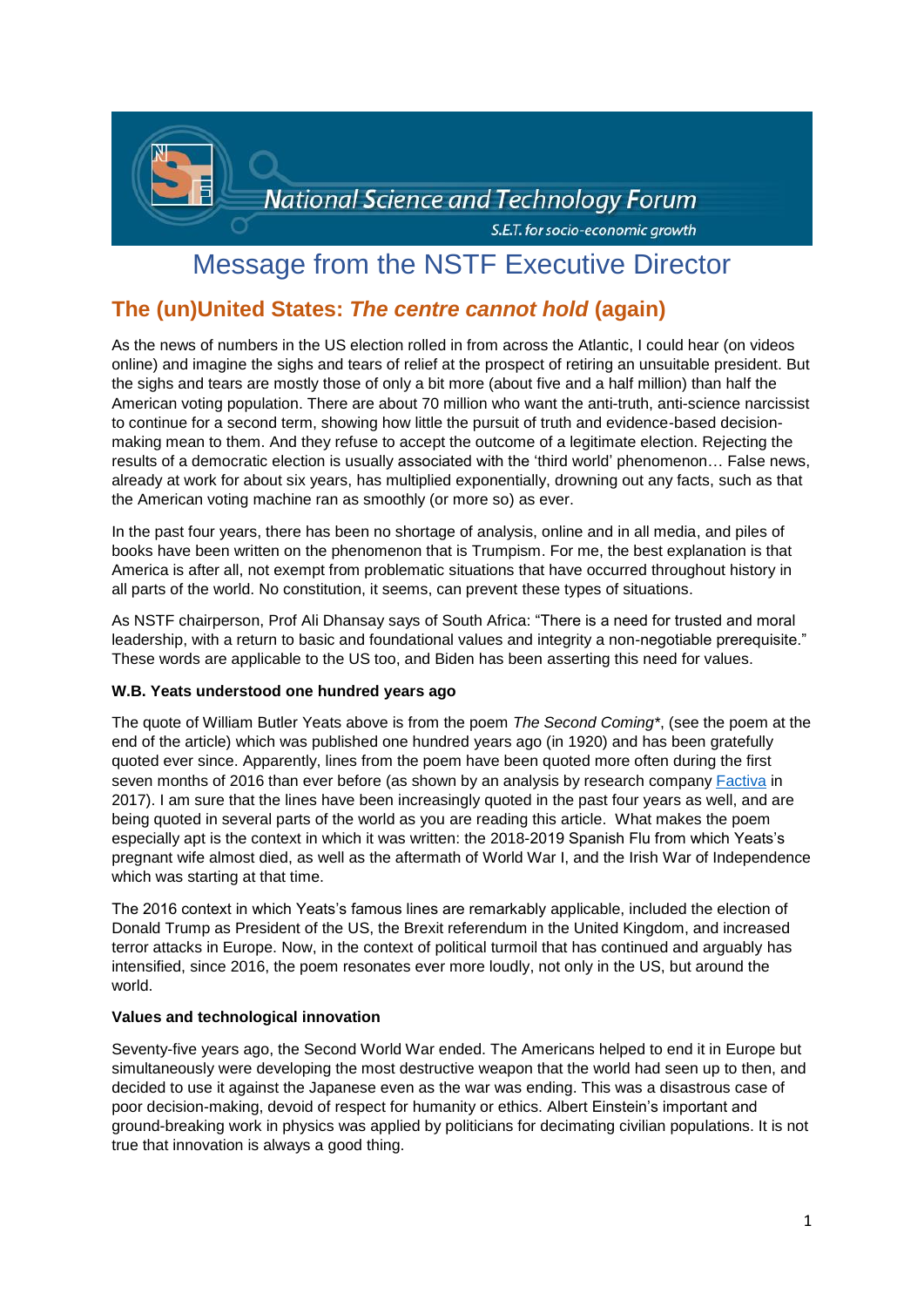What did Einstein himself think of the atom bomb? Rebecca Rosen, in an [article](https://www.theatlantic.com/technology/archive/2011/11/ive-created-a-monster-on-the-regrets-of-inventors/249044/#:~:text=Einstein%20never%20worked%20on%20the%20development%20of%20the,said%20%22I%20would%20have%20never%20lifted%20a%20finger.%22) called *'I've Created a Monster!' On the Regrets of Inventors*, in 2011, writes that Einstein initially co-wrote a letter to President Franklin Roosevelt, pleading for support for physics research into the explosive chain reaction generated through nuclear fission. He was convinced that the Germans would develop the atom bomb, and was anxious for America to know about it and perhaps prevent the Germans from using it. Years later, he deeply regretted that letter to the president, saying that he would not have done it if he had known that the Germans would not succeed in making the bomb.

Einstein played no direct role in developing the bomb, although he realised the potential of a disastrous application by the Germans in the ongoing world war. He was a pacifist and likely never agreed to the manufacture of the atomic bomb.

Even before the bomb was tested, about 70 scientists working on the Manhattan project (the secret project of developing and manufacturing the bomb) signed a petition saying that the bomb should not be deployed. After two of the bombs were dropped on Japan, many of these scientists regretted their part in its development. Einstein's friend, whose letter he signed and sent to Roosevelt, Leo Szilard, gave up on his beloved field of study – physics. He had conceived the nuclear chain reaction already in 1933.

#### **Nations united to create peace**

Another momentous thing that happened 75 years ago, as a direct reaction to the World War, was the establishment of the United Nations (UN). The intention was and is to ensure that nothing like the World Wars would ever happen again. The UN was to strengthen international cooperation and promote world peace. "Einstein sought to control nuclear weapons and to develop institutions such as the UN that he believed could lead to peace". The United Nations Educational, Scientific and Cultural Organisation (UNESCO) was formed to promote the aims of the UN through multilateral collaboration on various fields of education, science and culture.

Unsurprisingly, the UN has not been able to ensure peace over the years in many hotspots around the world – nor could it have been expected to. However, the UN has kept countries talking and collaborating with one another for 75 years. A multilateral body like the UN has only as many teeth as the member countries will give it. Trump was responsible for withdrawing the US's support for the UN, rendering it even weaker than before. We can only hope that President-elect Joe Biden will get his country to re-commit to the UN and UNESCO, as well as the World Health Organisation (WHO) – following on this significant year of the UN's 75<sup>th</sup> anniversary and in the context of the Covid-19 pandemic.

The ethical issues that were raised by the two world wars are myriad. They changed the world irrevocably in so many ways. Ongoing efforts and successes at nuclear disarmament have their origin there. The establishment of the International Court in The Hague also resulted from the Second World War. International prosecution of perpetrators of Crimes Against Humanity, including the Holocaust and other genocides, was a direct result and a good legacy that continues to call the world's attention to atrocities – albeit that there are limits to what can be achieved.

The UN, UNESCO, WHO and the International Court are multilateral institutions that are essential to support and maintain, precisely because they belong to the world as a whole.

#### **Values and technology**

One of the key issues evident from the two world wars, is that of the ethics around the uses of technology. In a certain sense both wars and their major battles were driven by technological developments. Interesting as this subject is, one cannot miss the fact that during the wars, (and since) 'improved' technology meant increased casualties – be it from mustard gas, tanks, and primitive airplanes, to submarines and nuclear weapons. The design and manufacture of ever more 'efficient' weapons have continued unabated since the end of World War II – including the further development of nuclear weapons, poisons, drones and biological warfare. The incentives are clear, both for countries to develop, purchase and sell weapons, and for the manufacturers. For the engineers that design the weapons and guide their manufacture, it is a job – an exciting, creative job. There is room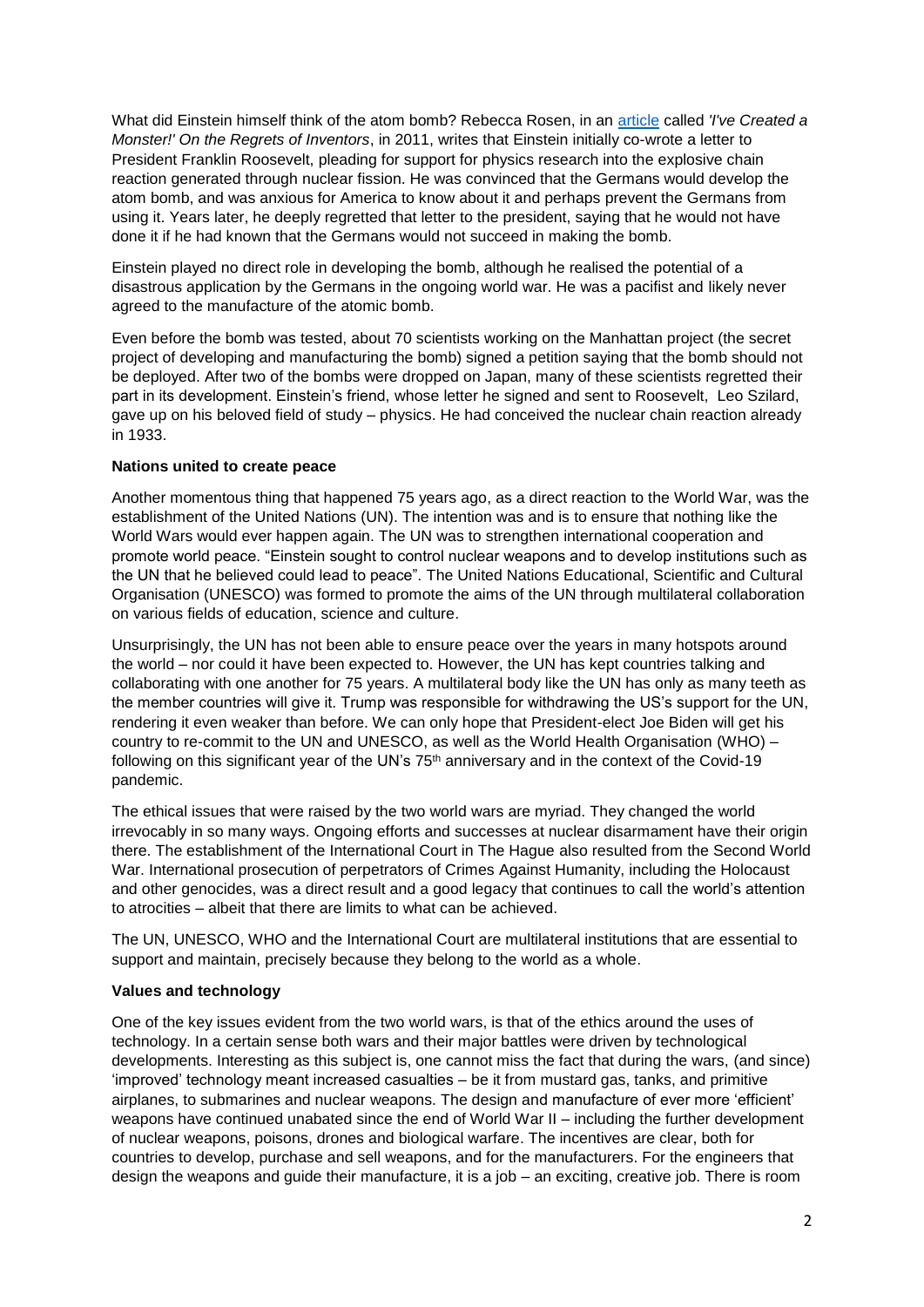for innovation that will make weapons quieter, faster, less visible, more cost-effective, more efficient, and deadlier.

South Africa is still making money from its sales of military hardware designed and made under the Apartheid government, and even sales of torture equipment! See [Defence Web.](https://www.defenceweb.co.za/industry/industry-industry/iss-south-africa-should-end-its-trade-and-use-of-torture-equipment/)

Is it possible to curb the manufacture and trade in weapons? How successful are we as the world, at limiting the manufacture of weapons of mass destruction? Is it even possible to limit civilian casualties (so-called 'collateral damage') during a modern war? The UN and other international bodies are trying to limit some of the damage of war, and that is the best we have – the hope of making the destruction of war a bit less, and to make it slightly more 'humane'.

The numbers of refugees are swelling every day – refugees from starvation, but often from conflict (i.e. war). The numbers are becoming so overwhelming that refugee camps become many refugees' permanent home.

What values are appropriate for our times? Are they different values from what has gone before? Can the world agree on the set of values that everyone will (strive to) abide by?

#### **World values**

Returning to current America, what is happening with values espoused by that nation?

Ronald [Inglehart](https://en.wikipedia.org/wiki/Ronald_Inglehart) explains that "Trump won the 2016 election on a major clash of values. He represents those who are uncomfortable with modern values." This might explain the fervour with which Trump is followed, and the intense hatred of the non-followers.

But why such an about-turn for the country where so much ground has been broken for modern values?

Inglehart explains that the past 75 years have been unusual in world history. There have been no wars as major as the two world wars. In some (Western) countries, peace and prosperity have meant, "you take survival for granted, embrace freedom, [and] then democracy is likely to flourish." In addition, tolerance is then possible – for women in leadership, for foreign nationals, for people who look different, and for people with disabilities, for example. The tolerance of homosexuals (and other people with non-mainstream sexualities) is only a recent phenomenon, perhaps making it the most vulnerable of the 'modern values'?

Inglehart is the Founding Director of the World Values Survey. This survey regularly monitors values over time, of various populations across the world. The [World Values Survey](https://en.wikipedia.org/wiki/World_Values_Survey) is a global network of social scientists who have carried out representative national surveys of the publics of over 100 societies on all six inhabited continents. The first wave of surveys for this project was carried out in 1981 and the latest wave was completed in 2019.

In an [interview](https://www.youtube.com/watch?v=4WO7DmcFNkQ&feature=emb_rel_end) on 23 April 2017, called *Values in transition?,* Inglehart says that democracy thrives almost exclusively in peaceful and relatively prosperous conditions, where a population does not experience existential insecurity (in other words, where people's survival is not constantly threatened).

"We're in a period of regression," says Inglehart. In the US and across the world, survival can no longer be taken for granted and when people are insecure, they fight.

He says that every government needs a mythology to legitimate it. Examples include Marxism for Russia and Socialism for China. Religion in various forms also provide mythologies. The mythology of the Knowledge Society is a recent one – this is all about "thinking for yourself"! The latter has never occurred to me as a myth, because I am a firm 'believer'. But on reflection, any narrative that is absolute, and unqualified, is a myth. Reality is complex and rarely conforms to the models, the ideals, or societal characterisations with which we make sense of the world.

For the US, the old myths no longer hold. The US is meant to be "the land of the free, and the home of the brave" (quoting the US national anthem). The mythology also includes, I think, the concept of the American dream, or the 'rags to riches' dream, that supposedly, absolutely anyone can use their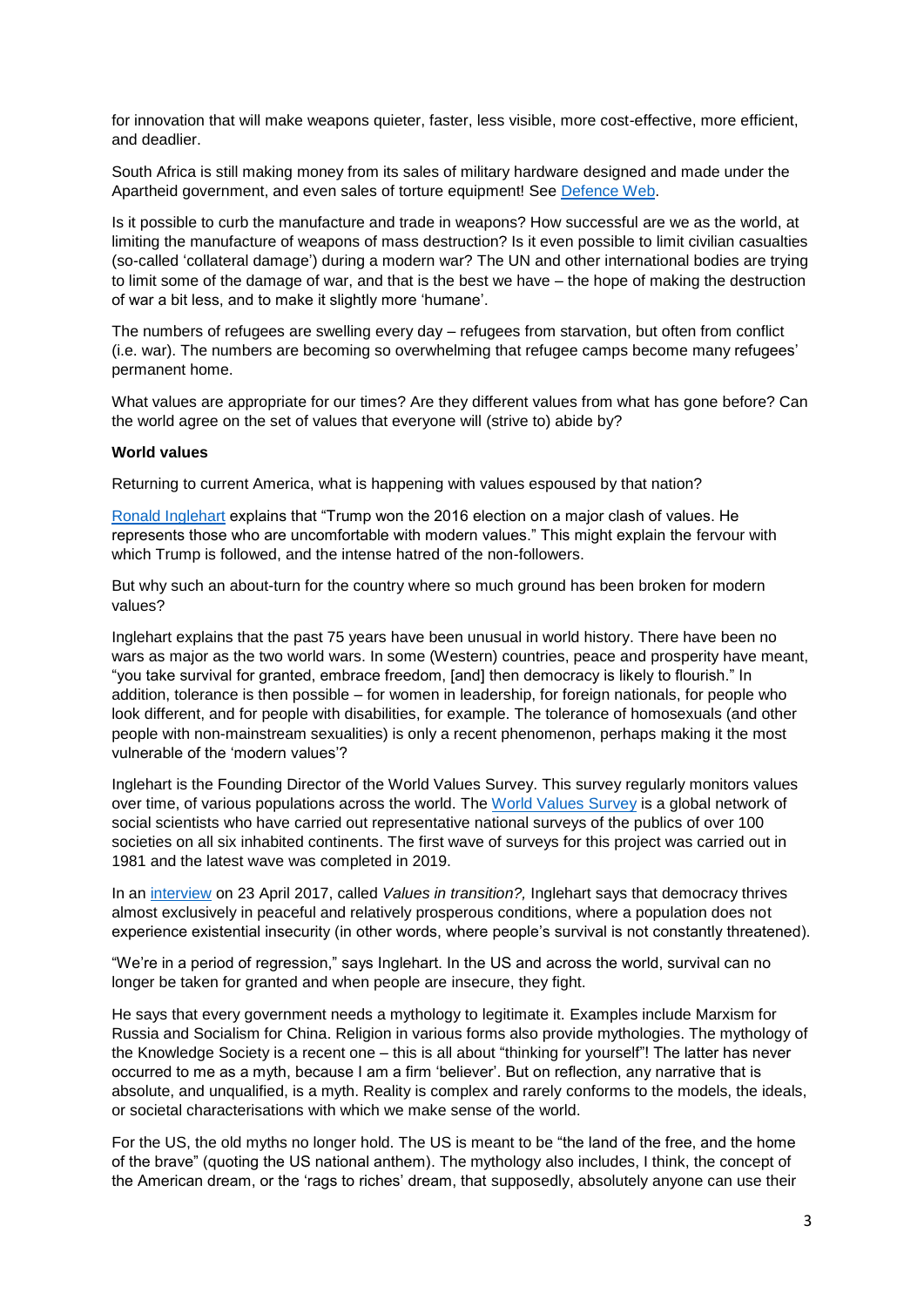freedom to work themselves up to become a rich and prosperous person, with a fortune of money and possessions. This has never been possible for the majority of Americans, strive as they may to make money, 'achieve' the possessions that are advertised incessantly by the media, and attain the 'promised land' of riches and beauty. The American people have woken up to the unrealistic nature of these dreams, and the two halves of the population have two different sets of 'solutions' to fixing the appalling state that America is in.

There are of course mythologies around Donald Trump too, and the believers are very vocal about their beliefs. One is that he is the leader chosen by God to rule America. This is not the first time that God is forced into political debates, street fights, and popular discourse (read: tweets). For many of his 70 million supporters this seems to be a mythology that 'trumps' (excuse the pun) the dream of democratic government as stated in the American constitution. America, it turns out, is no different from the many countries that America has regarded as undemocratic – in Africa and South America, for example.

# **Is Trump a fascist?**

This question has been asked since early in Trump's presidential campaign in 2016. It was discussed last month by Dylan Matthews of Vox, with eight experts. '*[Is Trump a fascist? 8 experts weigh in](https://www.vox.com/policy-and-politics/21521958/what-is-fascism-signs-donald-trump) - Call him a kleptocrat, an oligarch, a xenophobe, a racist, even an authoritarian. But he doesn't quite fit the definition of a fascist.'* (23 October 2020) (I quote selectively from four of the experts who were interviewed by Matthews.

**Jason Stanley**, a Yale philosopher and author of *How Fascism Works*, says that "you could legitimately call Trumpism a fascist social and political movement" and that Trump is "using fascist political tactics," but that Trump is not necessarily a fascist, nor is he leading a fascist government. A fascist government would not have held these recent presidential elections. The US electoral system is still thoroughly democratic.

**Roger Griffin,** emeritus professor in modern history, Oxford Brookes University, has an interesting take on Trump: "He is an exploiter, he's a freeloader. He's a wheeler and dealer. And that is not the same as an ideologue. So he's absolutely not a fascist. ...." What he is, quite consistently, is "an illiberal democrat".

"He doesn't care about the rules, but the core system he doesn't want to change, because he's somebody who's profited by that system."

Griffin goes on to point out that the question of whether Trump is a fascist is a red herring. We should rather be using our energies for example, to: "... avert the climate crisis, which is going to engulf us all, if we're not careful."

There is much about Trump that falls into the category of 'red herrings' – his very misbehaviour and lying are major distractions from policy issues. His dangerous advice on the Covid-19 pandemic and how individuals could treat themselves, also distracts attention from the real problems and the need for a collaborative, concerted effort to fight the pandemic.

Griffin again: instead of belonging in the company of fascists of the world, "we see him in a different rogues' gallery … made up of a whole load of dictators throughout history, including Putin and Erdogan and Orbán and Assad today, who have abused constitutionalism and democracy to rationalize their abuse of power and their crimes against humanity."

**Sheri Berman,** professor of political science, Barnard College, Columbia University, says that "national socialism or, more broadly, fascism was a totalitarian ideology and political regime that wanted to do away not only with liberalism and democracy but to revolutionize society, economy, and politics."

"Indeed, I almost think calling Trump 'fascist' gives him too much credit — he isn't strategic enough, ideological enough, or ambitious enough. And as bad as things are today, we are still not in 1930s Germany.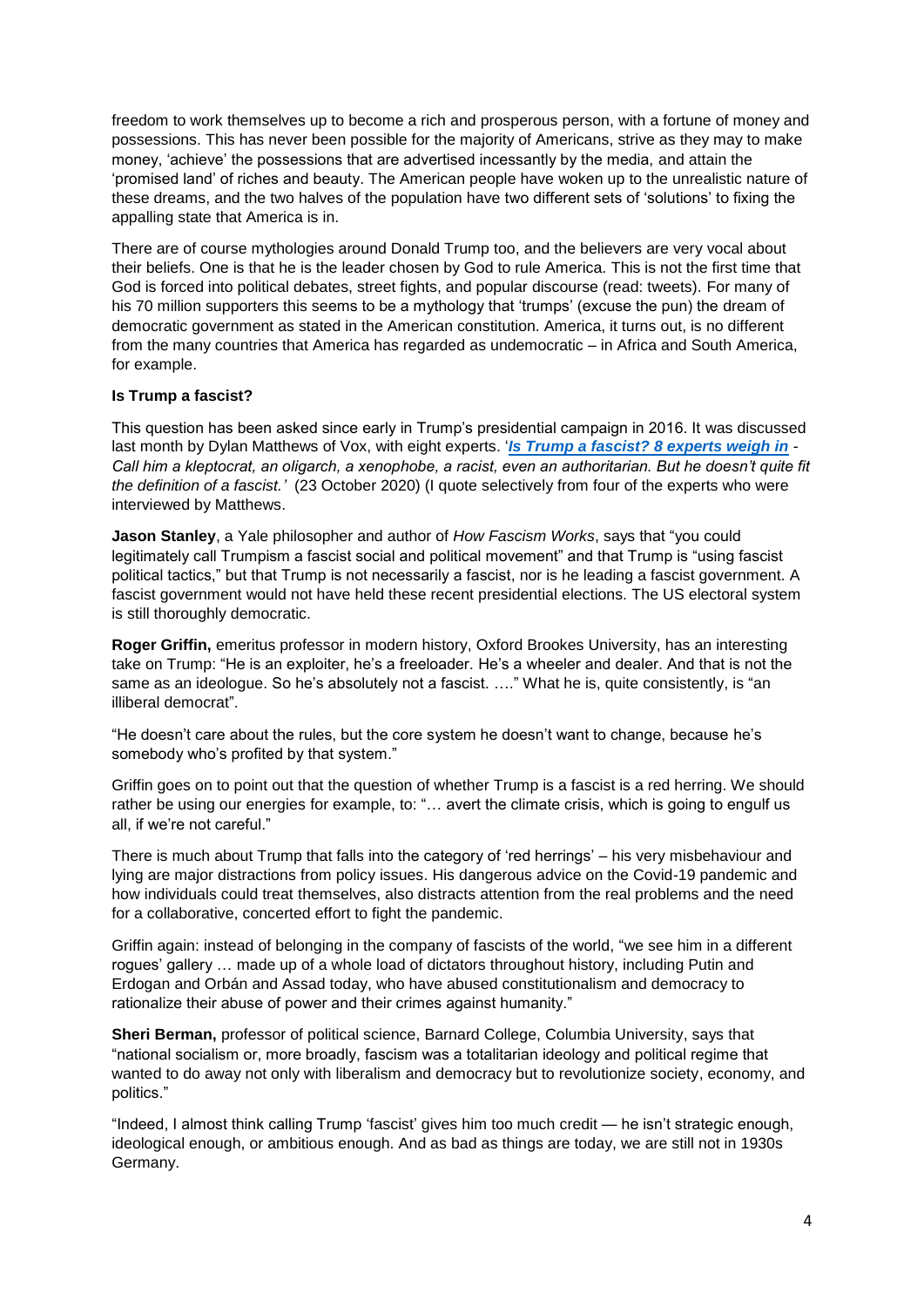"That Trump maintains his support by engaging in explicitly divisive appeals designed to pit groups against each other — particularly but not exclusively ethnic groups — also, of course, bears some similarity to what fascists did."

"I think Trump often engages in what the political science literature refers to as 'ethnic outbidding.' Even more fitting, in my view, is the term 'negative integration' — a strategy of unifying a coalition by whipping up fear/hatred of purported enemies. Bismarck was the classic practitioner of the negative integration strategy."

Come to think of it – The Nationalist Apartheid government also did such "ethnic outbidding" and "negative integration". Their strategy was called "divide and rule". For the US government to find itself in the historical company of the Apartheid government is not an honourable position to be in!

**Ruth Ben-Ghiat,** professor of Italian and history, New York University says: "Trump certainly uses fascist tactics, from holding rallies to refresh the leader-follower bond to creating a "tribe" (MAGA hats, rituals like chanting 'lock them up', etc.) to unleashing a volume of propaganda without precedent by an American president." (MAGA stands for Make America Great Again – Trump's slogan).

The tactic of creating a "tribe" is clearly evident in current events as Trump refuses to accept the result of the elections. On 14 November, Trump's tribe of supporters took to the streets *en masse* in Washington DC, to claim that he had won the election and assert his rules with violence and threats to non-Trump supporters or Democrats. It has been shown to be a powerful tactic historically and all over the world.

Ben-Ghiat: "In the 21st century, fascist takeovers have been replaced by rulers who come to power through elections and then, over time, extinguish freedom."

#### **Democracy and Covid-19**

The handling of the Covid-19 pandemic across the world, too, raises tough ethical questions. Dr Joleen Steyn Kotze, Senior Research Specialist: Democracy and Citizenship Developmental, Capable and Ethical State Research Programme at the Human Sciences Research Council (HSRC), looked at levels of freedom and democracy during the pandemic in: *Viral (un)freedom in the era of Covid-19*: *It is all about openness and rapid response.*

She says "Globally, democracy is in crisis." And that there is a "mass wave of autocratization" across the world. The Covid-19 pandemic, which requires unusual measures to be taken by government, has further undermined whatever level of freedom that citizens are used to.

#### **In conclusion**

There was once the hope that the pursuit of truth through science and the use of innovative technology would make the world a better place for all humankind. That hope faltered during the two world wars in particular, and has faltered at various times ever since, leading to scepticism and even strong opposition against science and technological development amongst the public. Such hope in science and technology is labelled positivism by those who are disillusioned – the myth that science and technology will automatically improve the world. (A recent example is the opposition to the 5G towers enabling technology that will improve internet connection speed and efficiency exponentially). However, the hope invested in science and technology is still alive, and our national policies on science and innovation are a case in point. These policies have been formulated with the unwritten assumption of goodwill and sensible decision-making. That kind of hope should come with disclaimers – its realisation relies on good governance, and ethical decision making by the powers that be. About five years ago I would have said it also relies on a democratic state. Now I am not so sure. Democracy failed the US (and hopefully has now recued it again, although it remains to be seen). The realisation of hope requires people of integrity in key positions. We are painfully aware of this in South Africa too, as people with a dire shortage of integrity continue to file past the Zondo Commission.

Every time that large numbers of people come together in the interests of peace and justice, such as the #blacklivesmatter movement, one becomes hopeful that "Now, at last, humanity will see the light